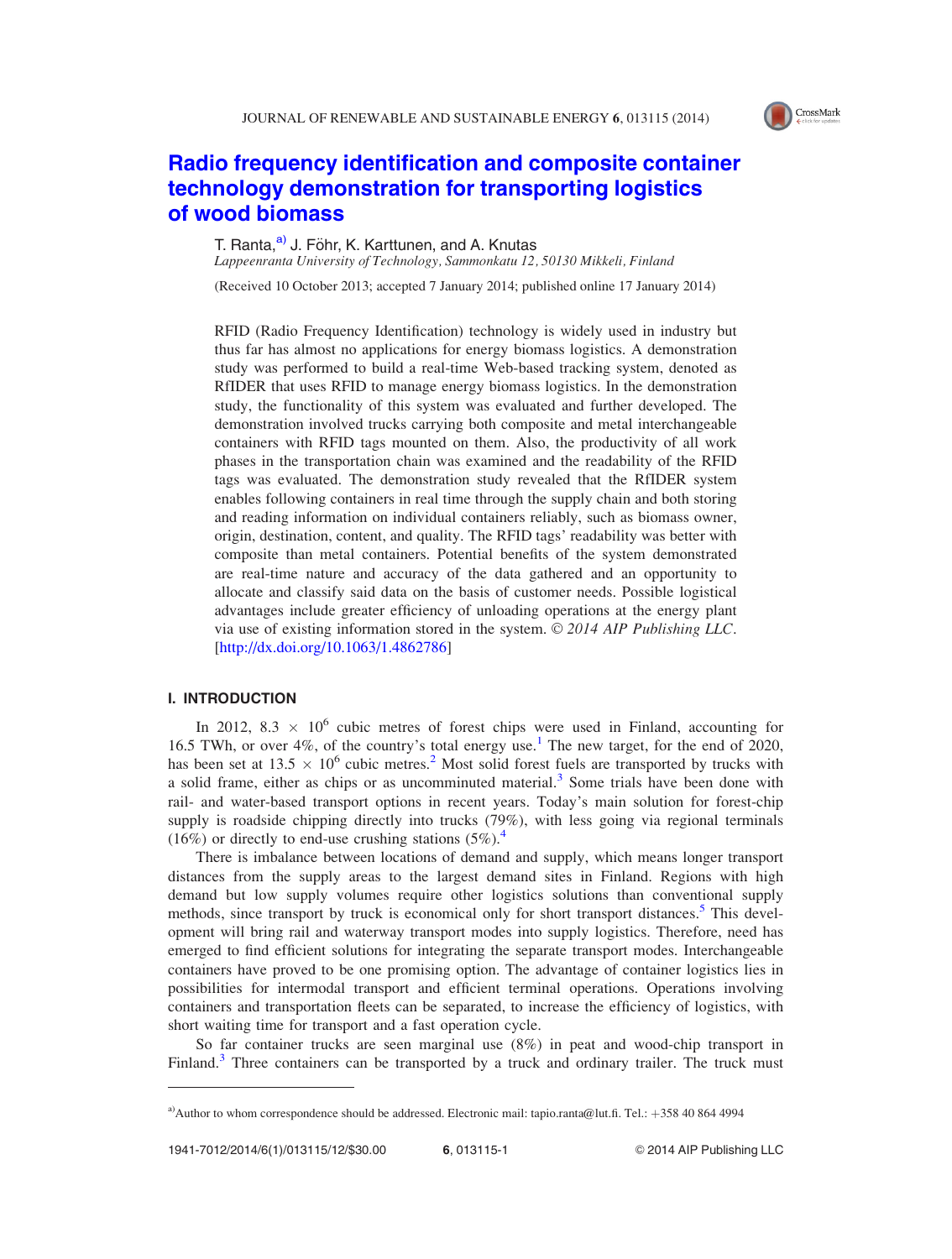feature a hook system to allow the transfer or unloading of the containers. Containers without doors need to be unloaded with a special turning machine. An innovative container made of composite material has been designed for intermodal truck and railway transportation.<sup>[6](#page-10-0)</sup> The weight of the composite container is 1500 kg, half that of a traditional metal container. The composite container has been sized to allow a load of up to 20 tons. The container dimensions can be modified within the limits set by current road transport legislation (width 2.55 m, height 4.4 m, and length 25.25 m). To allow intermodal transportation, the container is designed to be suitable also for railway wagons. A watertight, thermally insulated structure prevents freezing-related problems in wintertime, which is a benefit in Nordic winter conditions.<sup>[7](#page-10-0)</sup>

This study concentrates on Radio Frequency Identification (RFID) technology and its functionality as a part of composite-container biomass logistics. RFID is a remote identification method that uses radio frequencies. Its operation can be compared to that with barcodes, except that RFID tags can hold more data, can contain active electronics, and do not require line of sight—allowing an RFID tag to be embedded in the product if necessary. The tags are also gen-erally more durable than barcode stickers.<sup>[8](#page-11-0)</sup> A typical RFID system consists of a tag and reader, their antennas, and electronics controlling their operations. The reader device uses a magnetic or electromagnetic field to communicate with the tag, which is a small electronic device that consists of a small antenna, control electronics, and a small amount of memory. Commonly, the tags are passive, getting the energy required for communication from the reader device's magnetic- or electromagnetic field. Some tags, called active tags, contain an internal power source for continued operation and can, for example, monitor temperature or other environmental conditions. RFID technologies can be also grouped by the frequency ranges used: Near Field Communication (NFC), Low Frequency (LF), High Frequency (HF), and Ultra High Frequency (UHF). The principle of operation differs by frequency range: NFC, LF, and HF use magnetic fields in their communication, and UHF uses electromagnetic fields.

Radio-frequency identification is a mature solution used in logistics, because of its suitabil-ity for fully automated product identification.<sup>[9](#page-11-0)</sup> With appropriately placed reader antennas around warehouse gates, it is possible to identify a product without any user intervention or need for the driver of the vehicle to pass through a gate. It has been found<sup>[10](#page-11-0)</sup> that many current logistics processes could be made more efficient through increased transparency of the process, with the keys to process improvement being tracking and tracing. This means that, instead of stock-level monitoring, individual items and transport units should be subject to tracking along the entire product chain. Cost pressure and structural modifications are "drivers" intensifying use of such telematic technologies. Telematic technologies cut costs substantially by minimising redundant data acquisition, the time spent in looking for or being guided to a site, inspection work, and the time of roundwood and biomass storage.<sup>[11](#page-11-0)</sup> The basic idea of RFID in forestry and the timber industry is to use automatic identification to detect individual logs and support the information management in timber procurement. Therefore, each log is marked with an RFID tag. A unique number on every tag identifies that log in transit and makes the wood traceable throughout the forestry-wood production chain.<sup>[12](#page-11-0)</sup>

Although RFID technology is widely used in industry, it is almost never applied in energybiomass logistics. One reason might be the bulky form of reside biomass as compared to sawn timber or other commodities. In the study reported here, RFID technology was applied for energy-biomass logistics, wherein interchangeable-container logistics serves as an interesting target for such application since it is a suitable platform for RFID installation. The idea was to gather real-time information from truckloads of energy biomass, transaction logging, and reading sites. It was assumed that unloading actions speed up at power plants if truckload information has been stored in the information system earlier, in the loading stage. This might involve real-time measurement integrated into the information system.

The aim of this study was to create a real-time Web-based tracking system (the RfIDER container-logistics system) to manage biomass logistics. By means of this system, it was possible to follow containers moving along the supply chain via an Internet portal, with all tracking data stored on a virtual "cloud server." Both smartphones with NFC features and reader gates equipped with a wireless Internet connection were used for transfer of data to the RfIDER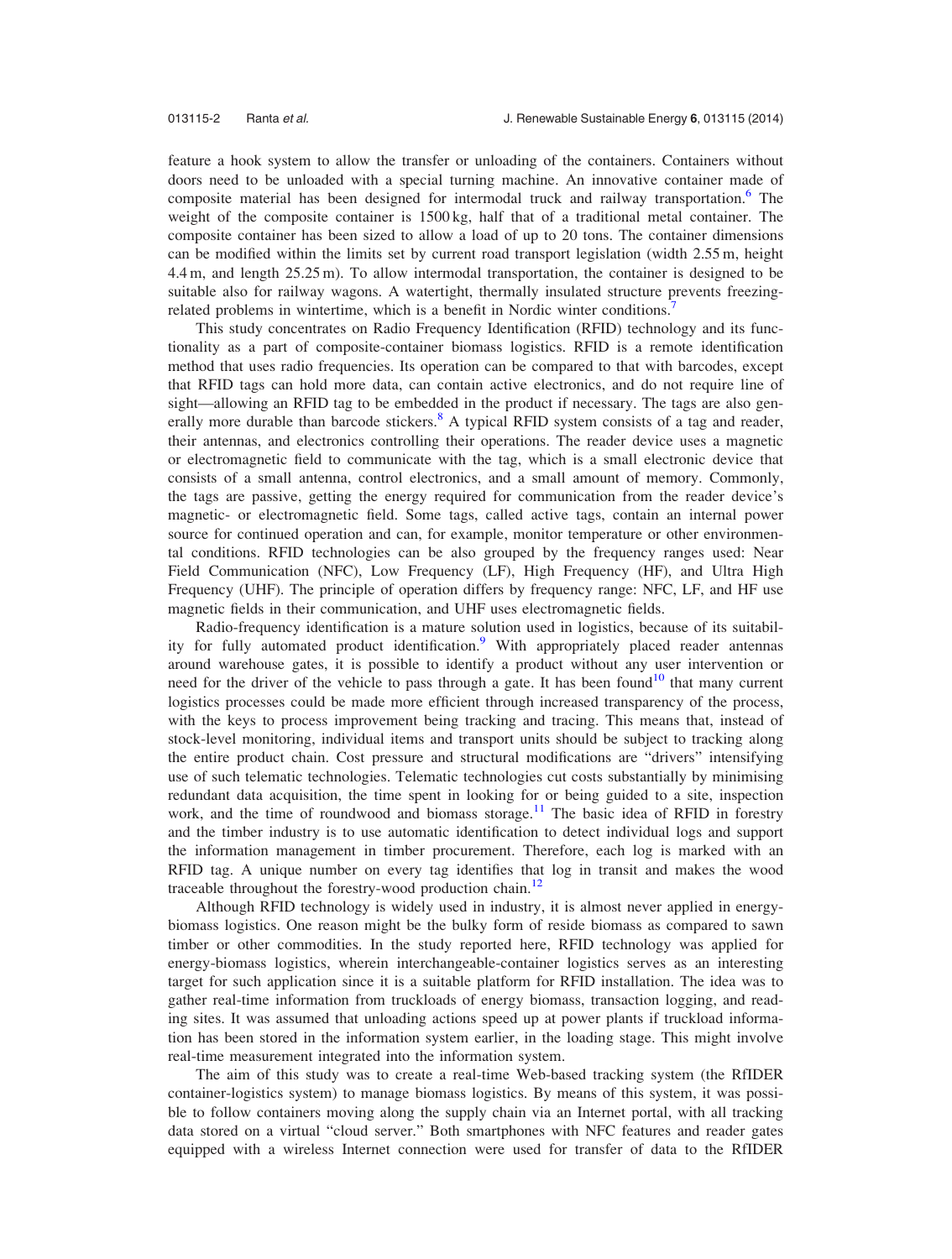system. In the course of the demonstration study, the functionality of this system was evaluated and further developed. Also interchangeable-container logistics was examined via collection of load-size, container-durability, and productivity information during the demonstration.

### II. MATERIAL AND METHODS

# A. Containers

The online real-time, RFID-based tracking system RfIDER was developed to follow shipments of biomass along the logistics chain. The demonstration focused on long-distance transportation to the power plant after terminal chipping. Involved in the demonstration were a biofuel supplier (Hyötypaperi Oy) based in Valkeala, Finland, a power plant as fuel user (Etelä-Savon Energia Oy) located in Mikkeli, Finland, and a composite-container manufacturer (Fibrocom Oy) during 28.5–12.7.2012 (seven weeks in all). In total, 28 truckloads of fuel chips were transported, with 10 of them made from stumps (ST), 10 from logging residues (LR), and eight from small-diameter energy wood (SW). The frequency of transport between fuel supplier and user was four loads per week.

This study concentrates on interchangeable containers built through the use of composite materials, but metal containers too were followed. RFID tags were mounted on the channelcomposite structure with which a container is manufactured in "one-shot" moulding, so the walls and floor are tied seamlessly and continuously together (the system is known as Supercont®). This means a lighter, temperature-isolated, and more durable structure and thereby a sustainable transport-carrier option, as earlier studies have demonstrated. $6,13$  $6,13$ 

In this study, that container weighed 1720 kg because of additional metal inserts (1500 kg commercial version available), was  $6.058 \text{ m}$  (20 ft) long, had a width of 2.55 m, and was 39.5 m<sup>3</sup> in volume. The full trailer-truck combination consisted of one composite container and two metal containers. The metal container was  $3000 \text{ kg}$  in weight,  $6058 \text{ m}$  (20 ft) long, and  $37 \text{ m}^3$  in volume. This made the total volume of a full trailer-truck  $113.5 \text{ m}^3$  and the tare weight 26 600 kg (including containers). Containers were loaded at the terminal via an open roof by means of wheel loaders with a dumping bucket whose volume is  $8-10 \text{ m}^3$ .

# B. The RFID system

The main goal for the system was to add in-depth traceability to the system and add ability to link product quality and volume measurements to each specific shipment. The issue of traceability can be a challenge in the biomass-logistics chain, because the material is often shredded or bulk material, and it is transported in bare containers and stored in piles in warehouses and outdoors. If the material is not tracked and measured at the time of transport, the opportunity to make measurements is often lost after the moment of delivery when the delivered material is mixed with the material that remains in storage.

Based on the design goals, the following feature requirements were set for the system:

- Gathering, collection, and displaying of real-time information
- Traceability of items and transport vehicles through the logistics chain
- Retaining of the cargo's traceability through the logistics chain, even after transportation has been completed and the cargo moved to storage
- Recording of the locations of storage-chain events as they occur
- Targeting of measurements (e.g., volume, weight, type of biomass, and moisture) at each item of cargo
- Having data-entry devices both at stationary logistics-chain nodes and in transport vehicles

To accommodate the distributed nature of a logistics chain, a cloud-based system was designed during this study, wherein automatic scanner gates and vehicle-driver-operated mobile devices feed in data to the central system. Such a system consists of three distinct parts: a cloud-server system that contains the logistics data and gathers information from each node of the logistics chain, a mobile reader device that can be used in the field, and stationary scanner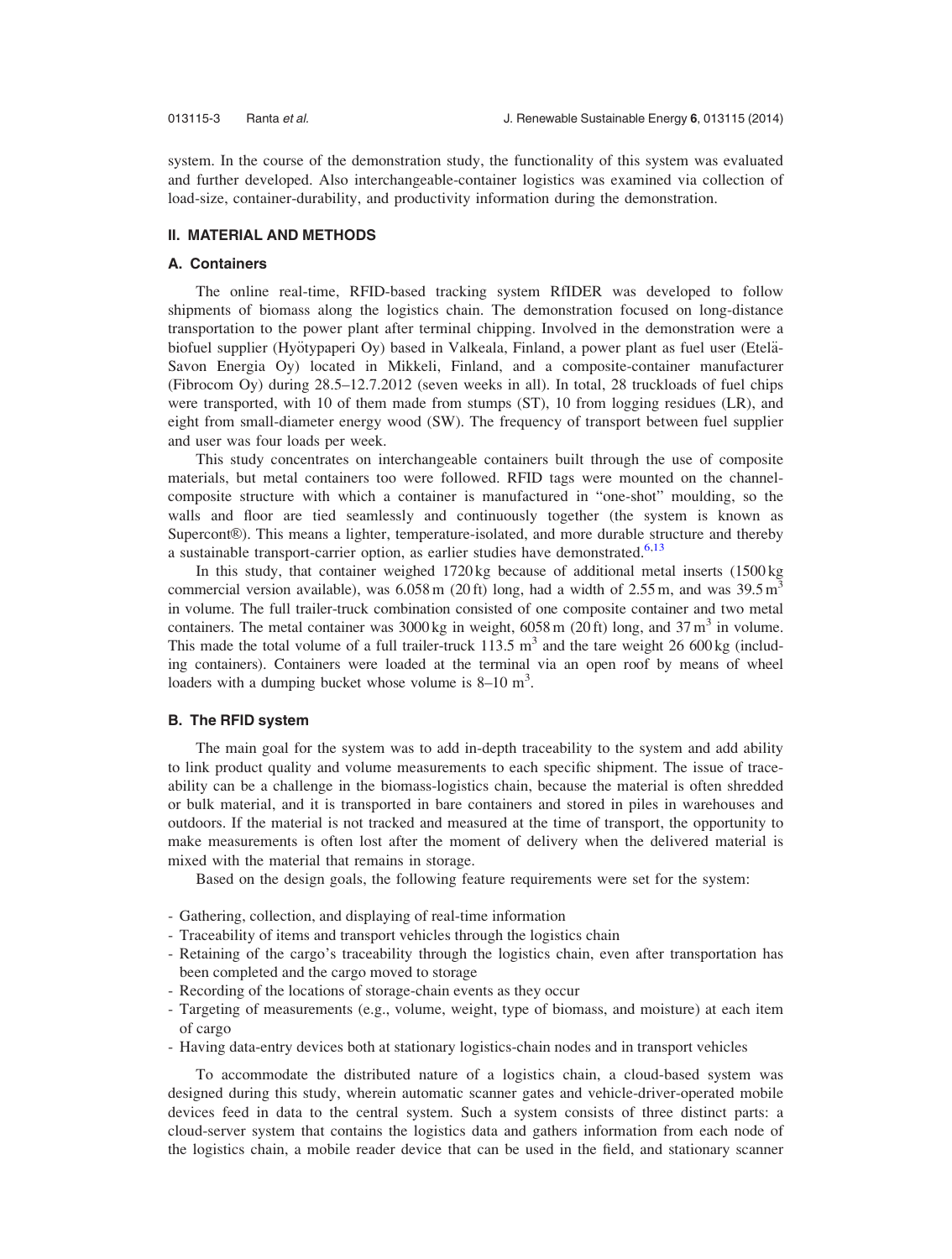gates that identify products going through them. While the server system is still centralised, using a cloud-based service has the advantages of scaling and fault-tolerance for redundancy. If one cloud server fails, the server provider removes it from use and ensures seamless fail over the servers. Similarly, if the capacity of one server is no longer sufficient for the system, more servers can be hired quickly from the cloud service provider. If the load varies regularly in line with a predictable pattern, the deployment of additional server capacity can be automated.

The individual parts of the logistics-tracking system communicate with the cloud server, using wireless Internet connections. The reader gate and its control computer can utilise the available wireless local area network (WLAN) access points and mobile networks. The mobile phone that accompanies transport vehicles and is operated by the transportation worker accesses a mobile-phone network. A logistics manager's or warehouse manager's computer can access the current logistics data or examine transportation history by means of any device that has Web access.

By utilising mobile connections to the central cloud server, the various nodes of the tracking system make status updates instantly available to other parts of the logistics chain. This allows the data on the current state of the cargo and the transportation vehicle's location to be updated in real time. The managers and others who rely on having current information about transportation status can also get real-time information because of its instant transmission. For example, a storage station can prepare for incoming cargo without anyone making phone calls to every possible delivery vehicle.

Each type of device has its own interface, tailored for its specific use scenarios. The transportation enterprise worker's smartphone has a phone application that can recognise the cargo by means of an NFC tag and has a simplified interface for entering new-cargo details and measurements. It also automatically sends location and time data to the central server after having recognised a cargo container. The automatic reader gate's control has a simple statusmonitoring interface that can show status data quickly yet operates without user intervention and needs no actions on the part of the user for transmission of monitoring data. The Webbased interface, which can be accessed via any browser, is designed for information consumption, unlike the mobile interface, which is meant mainly for input. In addition to access to both current and past transport and cargo data, the Web interface supports administrative functions such as adding new containers, registering tags, and amending cargo measurements if some measurements need to be added or adjusted later.

In the demonstration work considered here, RFID tags were read both by smartphones (NFC) and by reader gates (UHF). NFC-tag type was Outdoor sticker—Trikker-UL CT50, round, diameter, 50 mm  $\times$  2 mm, HF 13.56 MHz, writeable user memory size 64/48 bytes, NXP Mifare Ultrlight chip with permanent write protection. UHF-tag type was Confidex Survivor<sup>TM</sup>, encapsulated EPC Class1 Gen2 compliant passive tag, dimensions  $224 \times 24 \times 8$  mm, read range up to 11 m, memory size  $240$  bit EPC+user  $512$  bit. Normally, the expected lifetime is many years in normal operating conditions.

A tag was identified first at the terminal by a phone and finally at the plant by a gate-based identifier. The reader gate was at the weighing site of the power plant. Both reading methods had wireless-Internet-based connection to the RfIDER container-logistics system.

With smartphone, it was possible to read tags and feed in load information via NFC technology at the loading location. NFC systems operating in the HF radio-frequency bands worked well with short reading distances. The antenna of the reading gate was fixed equipment installed at the weighbridge and connected to a laptop. The distance between antenna and container tag was approx. 1.2 m. The antenna was mounted at a vertical position adjusted to suit the height of the tags.

The reader-gate equipment included antenna, reader, and laptop (see Fig. [1\)](#page-4-0). It was operated in UHF bands, with a reading distance of several metres. The waterproof tags were installed on the outer wall of the container for both smartphone and reader-gate recognition. For the Supercont® system, two NFC tags were installed for smartphone use and three UHF tags for reader gates: on one external side and two of each on the opposite side. For each metal container, one of each tag was attached to both sides.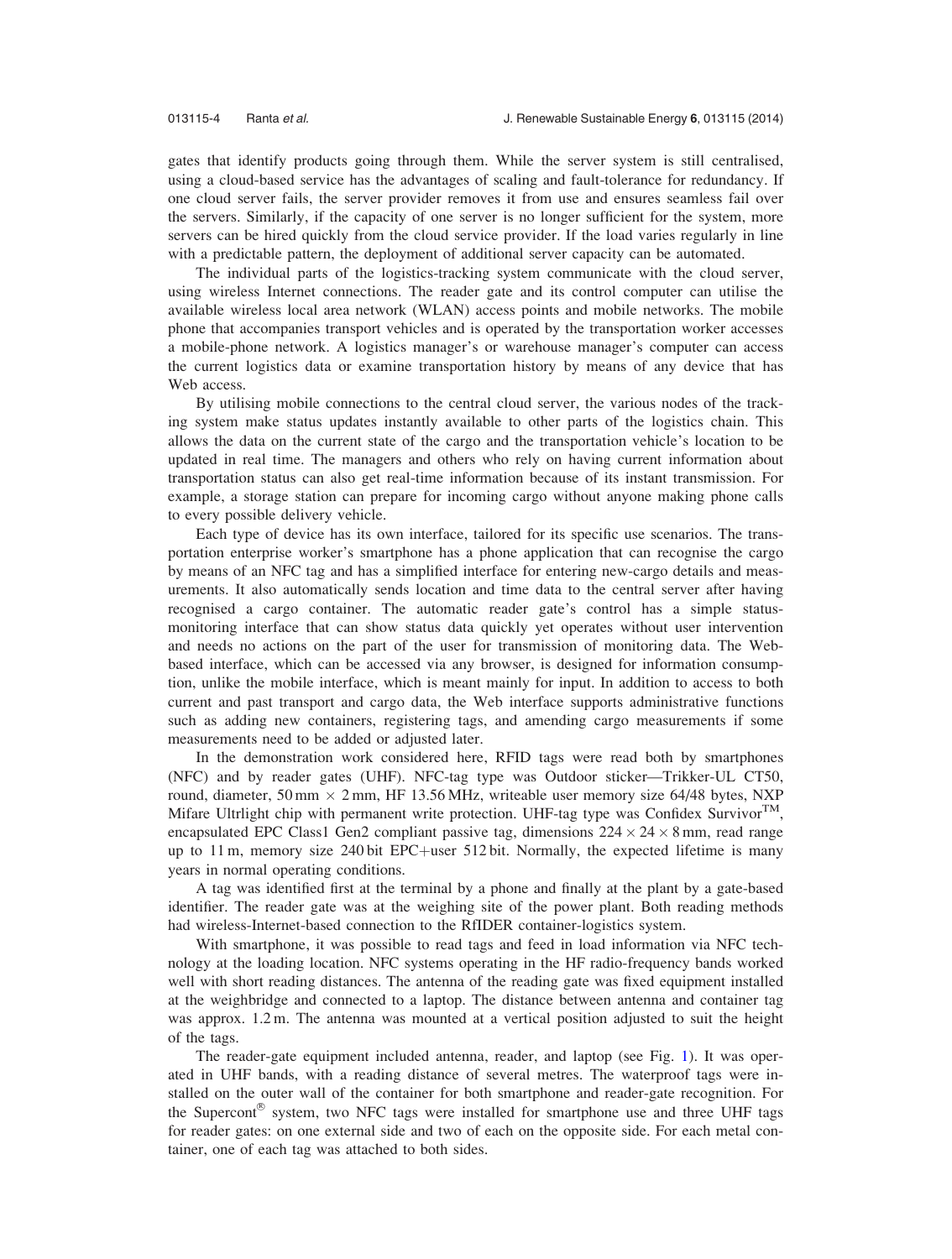<span id="page-4-0"></span>

FIG. 1. Reading hardware for a reader gate and RFID tags, oblong for reader gate and circular for smartphone.

#### C. Transport demonstration and time study

All stages in the transport demonstration were time-studied for assessment of productivity. Both driving and breaks during transportation were evaluated, for calculation of effective time consumption. Time consumption of transportation stages was based on RFID-measurements and was stored into RfIDER-system, whereas terminal operations and breaks were observed and stored by researcher. The demonstration began with loading of chipped material onto the container truck at the terminal (Hyötypaperi Oy, Valkeala). The truck was weighed both full and empty at the terminal and power plant, to yield the net load. The truck and trailer portion could be measured separately at the weighbridge.

The transporting cycle proceeded as follows:

- Weighing of the empty container truck
- Loading of containers by a front loader at the terminal
- Weighing of the full container truck and taking moisture-measurement samples—at the terminal
- NFC-based identification by a phone
- Long-distance transportation
- Weighing at the power plant as a full load
- RFID identification by a reader gate
- Unloading of composite containers by means of dumping from the back
- Weighing at the power plant as a empty load

After unloading at the power plant, back-hauling with a municipal recovered fuel (REF) load from local landfill back to supply terminal was performed. Thus, the demonstration represented a round trip as two-way transportation. The back-hauling was excluded from this study. Distances between Valkeala-terminal and power plant in Mikkeli were 100 km and between power plant and landfill 7 km. The whole round trip was 214 km.

Load information was fed in to the RfIDER system after tags' reading by smartphone. The information included load name, source and destination, supplier and end-user name, register number of truck, volume estimate, and measured weight. While the tag was being read, the system registered the time and also the geographical location with reference to Google's map base. Smartphone reading was done during the loading and gate reading during the load's weighing at the power plant (Etel€a-Savon Energia Oy, Mikkeli), where the time study ended. As a whole, all time study data were first stored into RfIDER-system and afterwards moved into Excel and further analyzed. Also, the readability of tags of both types was evaluated with both types of container structures.

Each load was unloaded in the fuel-storage area at the power plant, where the truck driver took fuel samples for moisture measurement and carried them out to the fuel-analysis laboratory, next to the receiving station. In this study, also comparative samples were taken during loading and delivered to the supplier's laboratory. Composite samples were collected for all types of raw material, to allow analysis of the heating value of the dry matter and ash content at both laboratories.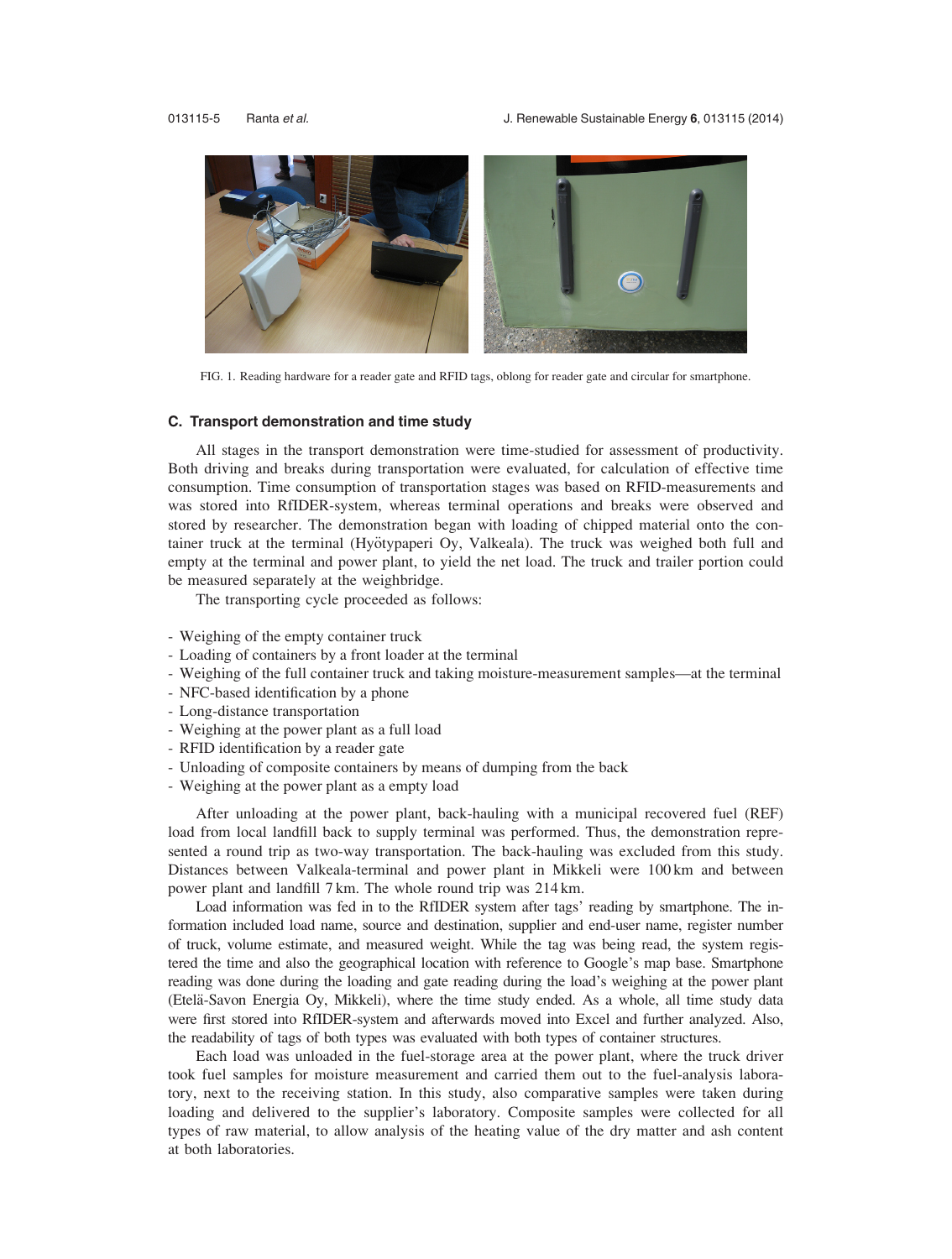| Loads as chipped material |        |                |                |               |  |
|---------------------------|--------|----------------|----------------|---------------|--|
| Raw material              | Number | Volume $(m^3)$ | Weight (tons)  | Energy (MW h) |  |
| <b>ST</b>                 | 10     | 102            | $34.7 \pm 2.0$ | $89 \pm 10$   |  |
| LR                        | 10     | 110            | $30.0 \pm 2.5$ | $95 \pm 7$    |  |
| EW                        |        | 113            | $25.7 \pm 5.3$ | $80 \pm 6$    |  |

TABLE I. Average load sizes and standard deviations for alternative raw-material sources in the transportation demonstration ( $ST =$  stumps,  $LR =$  logging residues, and  $EW =$  small-diameter energy wood).

# III. RESULTS

## A. Load information

Load sizes and properties of materials are presented in Tables [I](#page-4-0) and [II.](#page-6-0) Volumes in cubic metres were hard to estimate, because of the compression effect after pressing of the load by the bucket of a wheel loader. The volume estimates were based on the situation before compression; therefore, the actual loose volume could be higher than the measured frame volume. This could be seen especially with chipped material from small-diameter energy wood, owing to this having the lowest volume weight. However, the filling rate was good, at 90%–100%. This was estimated by measuring the undersize from the load frame. Loading in this way enabled utilisation of the full frame capacity. With pneumatic blowing or belt-conveyor systems, it would be harder to achieve such high filling rates.

The average moisture content of crushed material from stumps was 44% and chipped material from logging residues and small-diameter energy wood 34%. These measurements were done by the laboratory of the supplier commissioned for this study. The power plant's laboratory obtained the same values, except that the average moisture content for chipped material from small-diameter energy wood was approximately three percentage points lower. On the other hand, the supplier's laboratory found lower heating values for dry matter than the power plant did: the supplier found approx. 2 MW h lower load values for stump material and logging residues than the power plant did, while for small-diameter energy wood the supplier obtained approximately 2 MW h higher load values than the power plant. The difference in single-load energy content between supplier and power plant could have been as great as 20 MW h because of the sampling and measurement arrangements. The measurement of moisture content in this study differed: the supplier used a sample from each load, while the power plant took a composite sample representing several loads. The heating values of dry matter in this study were approximately 5% lower than the values of  $19.32-19.36$  MJ/kg reported in the literature.<sup>[14](#page-11-0)</sup> Impurities such as soil material can cause such a difference.

In this study, the ash content of crushed material from stumps was 4.5%, chipped material from logging residues 3.9%, and small-diameter wood 0.6%. The ash content of the stumps was typical, because of the soil material mixed with the roots, but with logging residues it was higher than the normal range of  $2\%-2.5\%$ .<sup>[15](#page-11-0)</sup> If one uses the average moisture content, the volume weight of the crushed material from stumps was  $339 \text{ kg/L-m}^3$ , chipped material from logging residues 272 kg/l-m<sup>3</sup>, and chipped material from small-diameter energy wood  $227 \text{ kg/l-m}^3$ .

TABLE II. Material characteristics with alternative raw material sources in the transportation demonstration.

| Raw material | Calorific value (MJ/kg, dry) | Moisture content $(\% )$ | Ash $(\% )$ |
|--------------|------------------------------|--------------------------|-------------|
| <b>ST</b>    | 18.34                        | $43.8 \pm 5.9$           | 4.5         |
| LR           | 18.43                        | $33.6 \pm 4.2$           | 3.9         |
| EW           | 18.31                        | $34.1 \pm 11.5$          | 0.55        |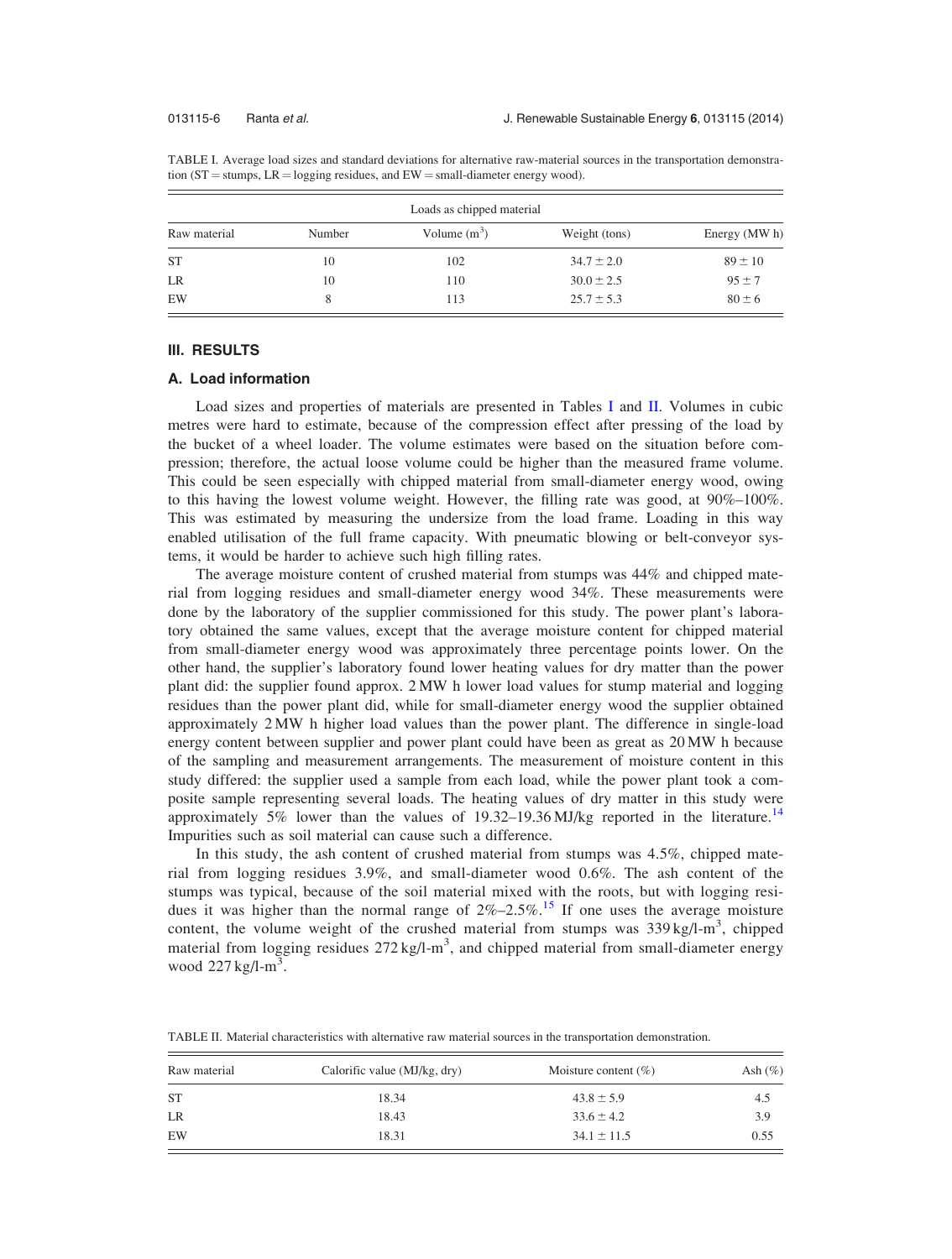<span id="page-6-0"></span>

| TABLE III. Average time consumption of work stages during the transportation demonstration—the sites are a biomass |
|--------------------------------------------------------------------------------------------------------------------|
| supply terminal, Hyötypaperi Oy, Valkeala (HP); power plant, Etelä-Savon Energia Oy, Mikkeli (ESE); and municipal  |
| waste-material terminal, Metsä-Sairila Oy, Mikkeli (MS).                                                           |

| <b>Stage</b>   | Site       | Duration (h:mm) | Share $(\%)$ |
|----------------|------------|-----------------|--------------|
| Loading        | HP         | 00:25           | 9            |
| Transportation | HP-ESE     | 01:18           | 27           |
| <b>Breaks</b>  | HP-ESE     | 00:04           |              |
| Unloading      | <b>ESE</b> | 00:34           | 12           |
| Moving         | ESE-MS     | 00:10           | 3            |
| Loading        | <b>MS</b>  | 00:37           | 13           |
| Transportation | MS-HP      | 01:20           | 27           |
| <b>Breaks</b>  | MS-HP      | 00:22           | 8            |
| Total          |            | 04:51           |              |

# B. Time studies

All work stages in the transport demonstration were time-studied to one-minute accuracy. Their actual time consumption and percentage of the total time used are presented in Table III.

One transport cycle lasted, on average, 4 h 51 min. Terminal operations at loading and unloading sites accounted for 34% of the total transport cycle. The share of transport was 66%, wherein breaks accounted for 9%. The transport distance between biomass-loading location (Hyötypaperi Oy, Valkeala) and unloading location (Etelä-Savon Energia Oy, Mikkeli) was 100 km and the average driving speed 77 km/h, thanks to a good highway-type connection between terminals. Return loads as municipal waste material were collected from Metsä-Sairila Oy, Mikkeli, near the power plant.

Unloading at the power plant took 34 min with use of a hook-based unloading system for back-dumping. Biomass flowed away from the doors when the container was cambered by the truck itself (see Fig. 2). Two other containers had to be transferred to truck from trailer before unloading, which meant additional manoeuvring in the unloading yard.

Unloading time could be decreased by means of RFID technology and a separate dumping system for closed containers with an open roof (see Fig. 2). In this case, there would not have been any need for weighing and sampling operations at the power plant if all information needed had been stored on RFID tags. The truck combination should only drive through reader gates for registration. Also, heavy forklift trucks, instead of a dumping system, could have been used for container handling.

According to preliminary tests at the plant yard, the unloading time was 4 min per container. With this speed, the productivity would be 593 loose  $m^3/h$  for a container size of 39.5  $m^3$ . The entire full trailer-truck would need approx. 12 min for unloading and 5 min for auxiliary



FIG. 2. Back-dumping of biomass containers (left) and unloading of containers with an open roof by the dumping system (right).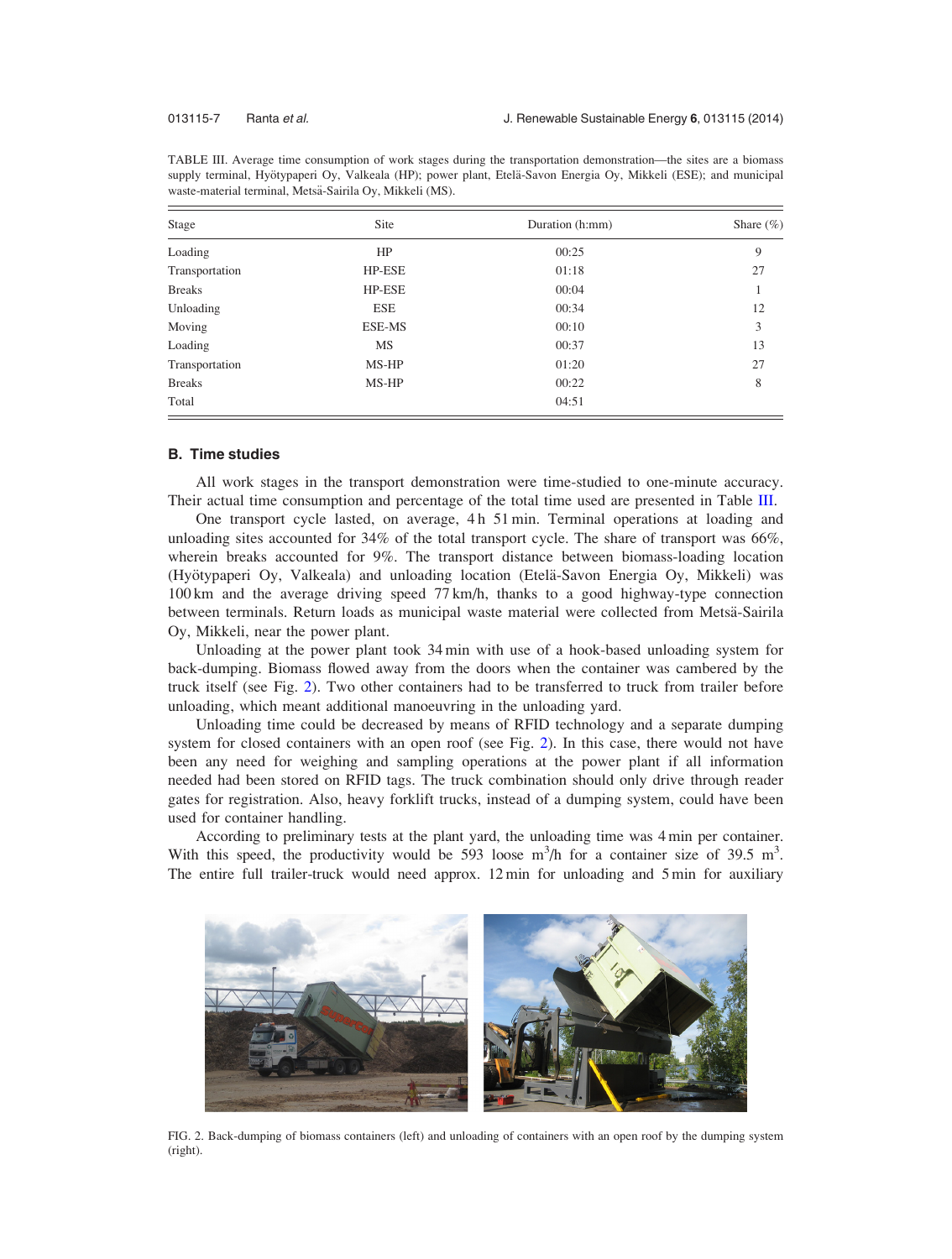operations such as internal movement and container handling. This would halve the unloading time from that for traditional handling of containers by the truck itself.

### C. Productivity analysis

Both loading and unloading productivity of forest chips were measured on the basis of effective time without any delays for all raw-material sources (see Table IV). Half of the chipped material was loaded by a wheel loader at the terminal yard with a bucket size of 8  $m<sup>3</sup>$ and half with 10 m<sup>3</sup>. For each load, the number of buckets needed was measured, and average values were tabulated. Moving from biomass piles to the truck combination varied within the range of 10–20 m.

Productivity in terms of energy content (MW h/h) or mass content (ton/h) depended on moisture content, whereas productivity with respect to volume content (loose  $m^3/h$ ) was independent of moisture. Also, driver expertise and the volumetric efficiency of the buckets explained the productivity.

Unloading of the load at the yard of the power plant was measured for a full-trailer combination carrying three containers. Unloading was done by handling of each container one by one with the hook system of the truck. Unloading started with disconnection of the trailer and ended when all three containers were emptied and the trailer connected again. The average unloading productivity values were  $231$  MW h/h,  $282$  loose m<sup>3</sup>/h, and 79 ton/h. Because of the above-mentioned additional manoeuvres performed by truck, productivity was lower in unloading in comparison to loading. It was found that chipped material ran out earlier from Supercont<sup>®</sup> because its surface material, using glass fibre, is smoother than that of the metal container.

#### D. Container durability

Supercont was designed to withstand loads of up to 20 ton. During the demonstration, load weights varied in the range of  $6.7-14$  ton. The container wall bulged out approximately 7 cm in the middle because of pressing of the load by a bucket. Wire rope connected to the mounting frame at the upper part of the container would have prevented this. On the other hand, this could have become broken during loading and pressing of the load. The same phenomenon was seen with metal containers, but the return to the original shape was not as complete.

Three weeks into the demonstration, the upper frame was strengthened and a work platform on the outer pull side was installed.

Some scratches appeared on the inner wall and floor of the Supercont container, due to bucket pressing and load-material characteristics. The container was used also for municipal waste-material transportation outside this study; it is this that caused this damage. Also some lightening of the outer resin was found at the corners, but it should not indicate any effect on the durability of the container, merely aesthetic harm.

### E. The RfIDER system

The RfIDER system was developed to enable automatic monitoring of containers in the supply chain: to identify containers and assign the necessary load information. Automatic

TABLE IV. Loading productivity (effective time) for chipped material from alternative raw-material sources (ST, LR, and SW).

|              | Productivity |           |       |                   |
|--------------|--------------|-----------|-------|-------------------|
| Raw material | MW h/h       | $1-m^3/h$ | ton/h | Number of buckets |
| <b>ST</b>    | 410          | 472       | 160   | 11.6              |
| LR           | 336          | 390       | 91    | 14.6              |
| <b>SW</b>    | 370          | 524       | 119   | 13.9              |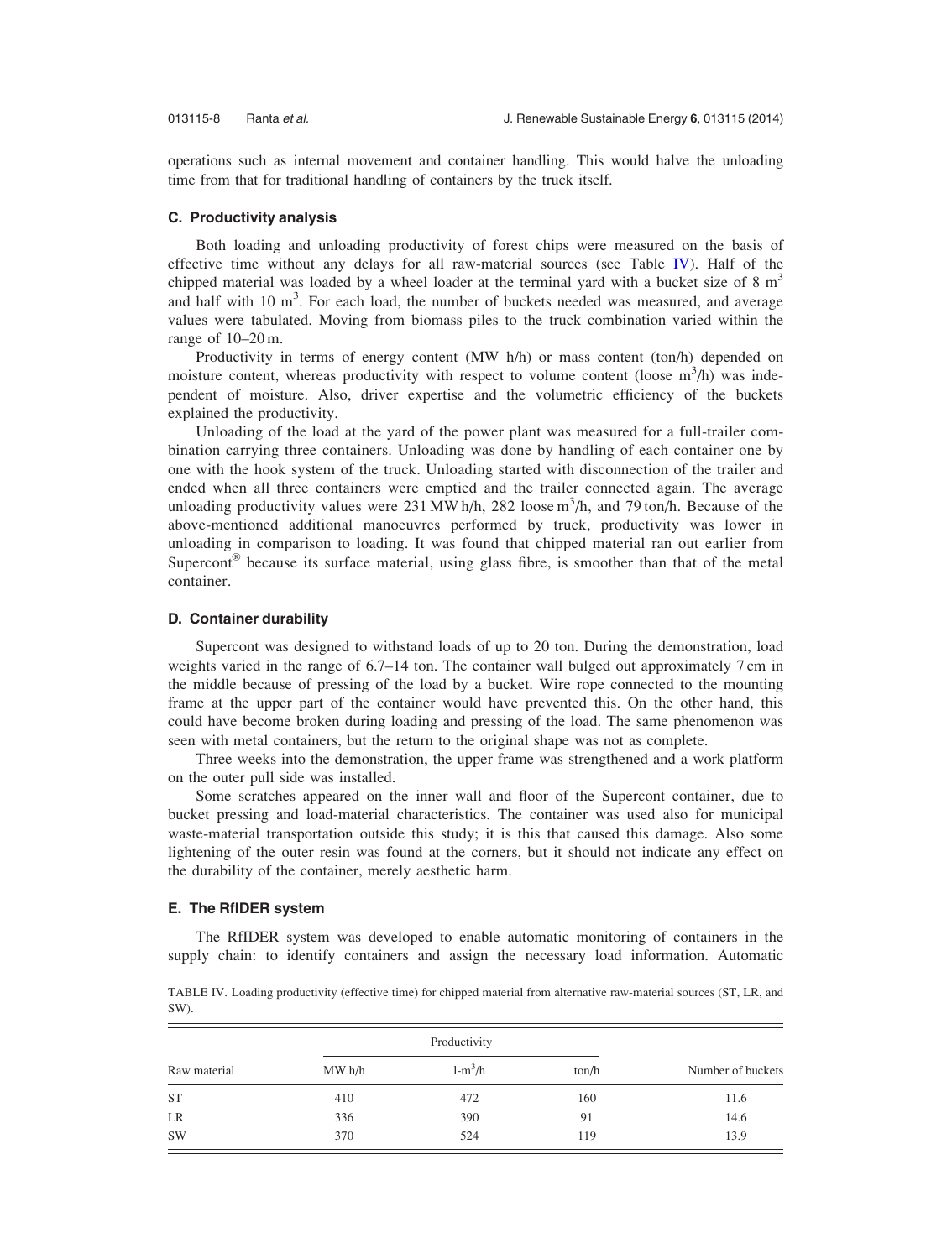

FIG. 3. Data transfer between the RfIDER system and outdoor devices.

monitoring was executed by means of reader gates, which could be installed on sites where container handling is part of the supply chain. In addition to time and location, measurement information was incorporated into the container design. One example is weight information from automatic scales, which could be sent to the RfIDER system.

Information gathered by smartphones and reader gates were sent to a cloud server via an Internet connection, where the data were compiled and stored (see Fig. 3). Via the Internet, it was possible to monitor containers' movements in the supply chain.

During the transport demonstration, the pilot of the RFID system operated as expected and proved it possible to monitor containers automatically through the aid of attached RFID tags. All containers were identified successfully, apart from one exception from among the full set of 28 transport-demonstration runs. The degree of success was in this case 96%. More of the tags attached to the composite container were continually identified than those mounted on the metal containers.

With the aid of this system, location and load information could be collected from the containers during movements in the supply chain, and further information added for the load. Accurate gathering of information and automatic recording of data made it possible to compile load statistics afterward. The statistics could include information on load- or supplier-specific amounts of energy delivered for a specified period.

#### IV. CONCLUSION AND DISCUSSION

In the study, concentrating on container logistics, both composite and metal containers were compared and the RFID system demonstrated. The aim was to develop the real-time logistics management system RfIDER, which made it possible to register and monitor container loads between supplier and end user. During the demonstration-based study, the usability of the RFID system was evaluated and further developed. Also, time consumption, productivity data for container handling, and information on container durability (Supercont) were gathered during the demonstration.

In total, 28 chipped and crushed loads from stumps, logging residues, and small-diameter energy wood were transported by the full-trailer combination with three containers holding a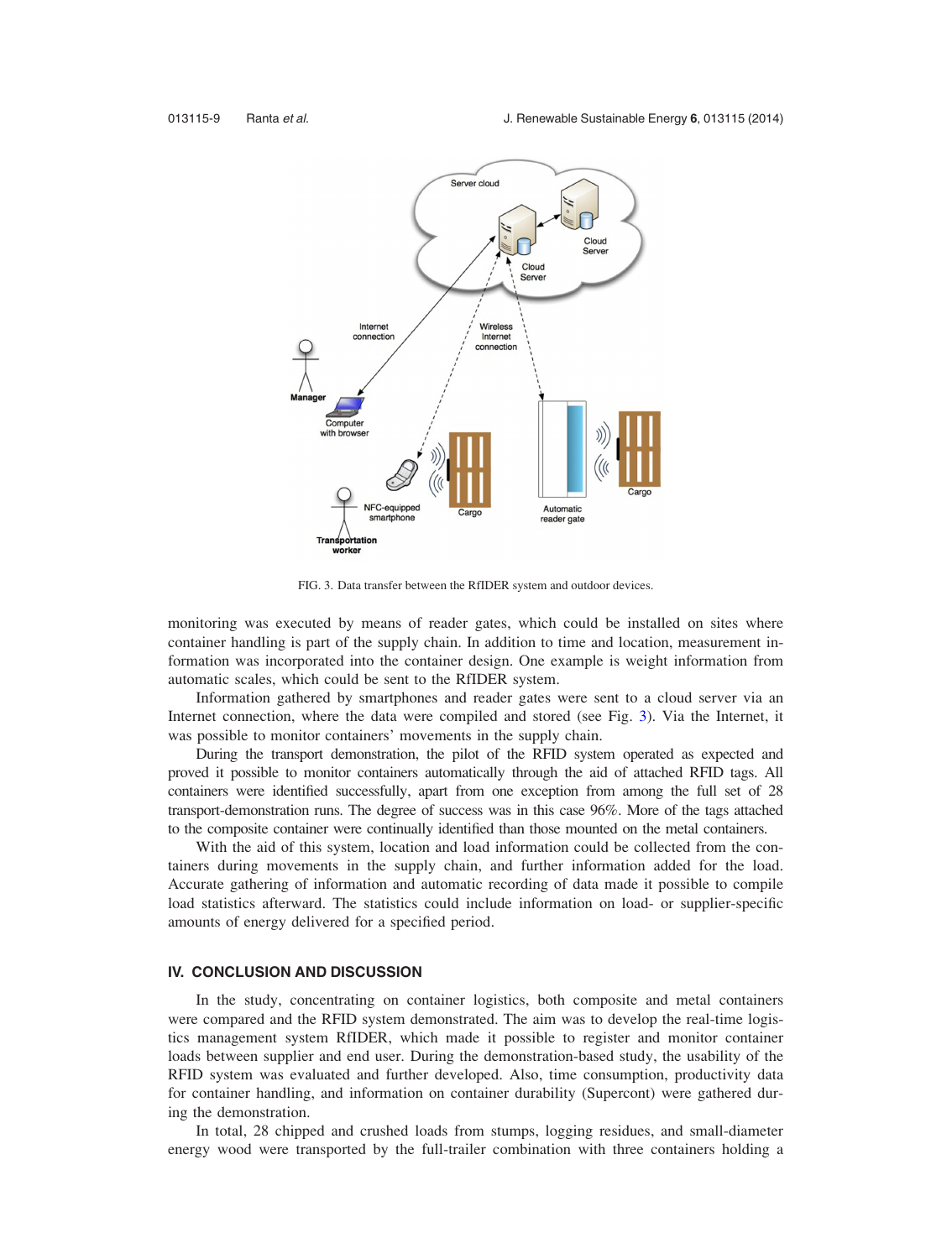volume of  $113.5 \text{ m}^3$ . Because of the high volume weight of the crushed stump material (339 kg/m<sup>3</sup>), the load should be reduced by approximately 10 m<sup>3</sup> whereas chipped material from  $logging$  residues  $(272 \text{ kg/m}^3)$  caused no problems and chipped material from small-diameter energy wood  $(227 \text{ kg/m}^3)$  did not utilise the full truck weight capacity. The maximum weight limit for road transport (60 ton) for full loads with the container truck would be the limiting factor for moist materials or materials with a high volume weight  $(>295 \text{ kg/m}^3)$ . In contrast, for materials with a low moisture content and low volume weight the frame volume would be the constraint as found in this study for chipped material from logging residues or small-diameter energy wood. Therefore, these loads were pressed more by the bucket of the wheel loader for compression. On the other hand, the return load of municipal waste  $(264 \text{ kg/m}^3)$  needed even heavier pressing than chipped biomass material.

With the highest moisture content for stump material, the weight limit for a load, 33 ton, was reached. If all containers were made from composite material, allowing a 3200 kg greater load, the limit would not have been reached. Actually, the moisture content was lower than the annual average values with chipped material made from logging residues and small-diameter energy wood, because of the summer period and good natural drying conditions. There was greater variation in moisture content with small-diameter energy wood than with other raw materials. The reason for this was two originally separate storage sites in the forest, with different drying circumstances before the terminal-storage phase. The stumps' moisture was higher than normally over the study period, because they were lifted in spring and the drying time was shorter than is the usual practice (i.e., at least one whole summer season for drying).

Time consumption in terminal operations for loading and unloading accounted for 34% of the total transport cycle. In particular, the unloading time could be halved through the use of RFID technology and special dumping devices instead of trucks' own unloading devices. For dumping, the closed containers with open roof proved to be a viable option, according to the pilot tests. Unloading productivity (effective time) with such a dumping device (593 loose  $\text{m}^3$ /h) would be over 300 loose  $\text{m}^3$ /h higher than with a traditional method using the trucks' own hook system. Such a model of operations would decrease truck queues during fuel-consumption peaks. A separate effective unloading system integrated with automatic identification would make it possible to outsource weighing and sampling operation outside the power-plant area.

During the demonstration, the load weight varied in the range of 6.7–14 ton with Supercont because of moisture variation of biomass material and the effect of compressing of the load. Because of the lack of wire ropes to stiffen the upper structure of the composite container, the walls bulged out, as with metal containers, after loading. After unloading, they would recover except with the distorted metal profile of the upper edge. This could be amended by means of better construction. However, the composite container lasted well regardless of the heavy operations during the loading stage.

The low tare weight of the composite container and the container-truck combination would favour loading sites where the load-bearing capacity of forest roads is the limiting factor for access to the storage sites or high volume weight material, such as pellets or coal. However, the maximum weight limits for the truck combination would prevent full loads with heavy materials. The Finnish Government decided to increase the maximum truck-combination weight from the current 60 ton (seven-axle) to 68 ton (eight-axle) or 76 ton (nine-axle) in Finland in 2013. The larger loads permitted by higher weight limits could also allow loading of denser materials.

RFID technology is well suited to composite containers because of the good accuracy of reading of RFID tags with reader gates. Data can be collected in real time for a centralised information system, to which all users in the supply chain could have access alongside an interface tailored to each special need. The benefits of such an information system include the possibilities for real-time, accurate, and well-allocated information on the containers and their content.

When compared to other parts of the logistics industry, biomass supply chains show increased challenges in transportation, inventory management, and time-sensitivity.<sup>[16](#page-11-0)</sup> The use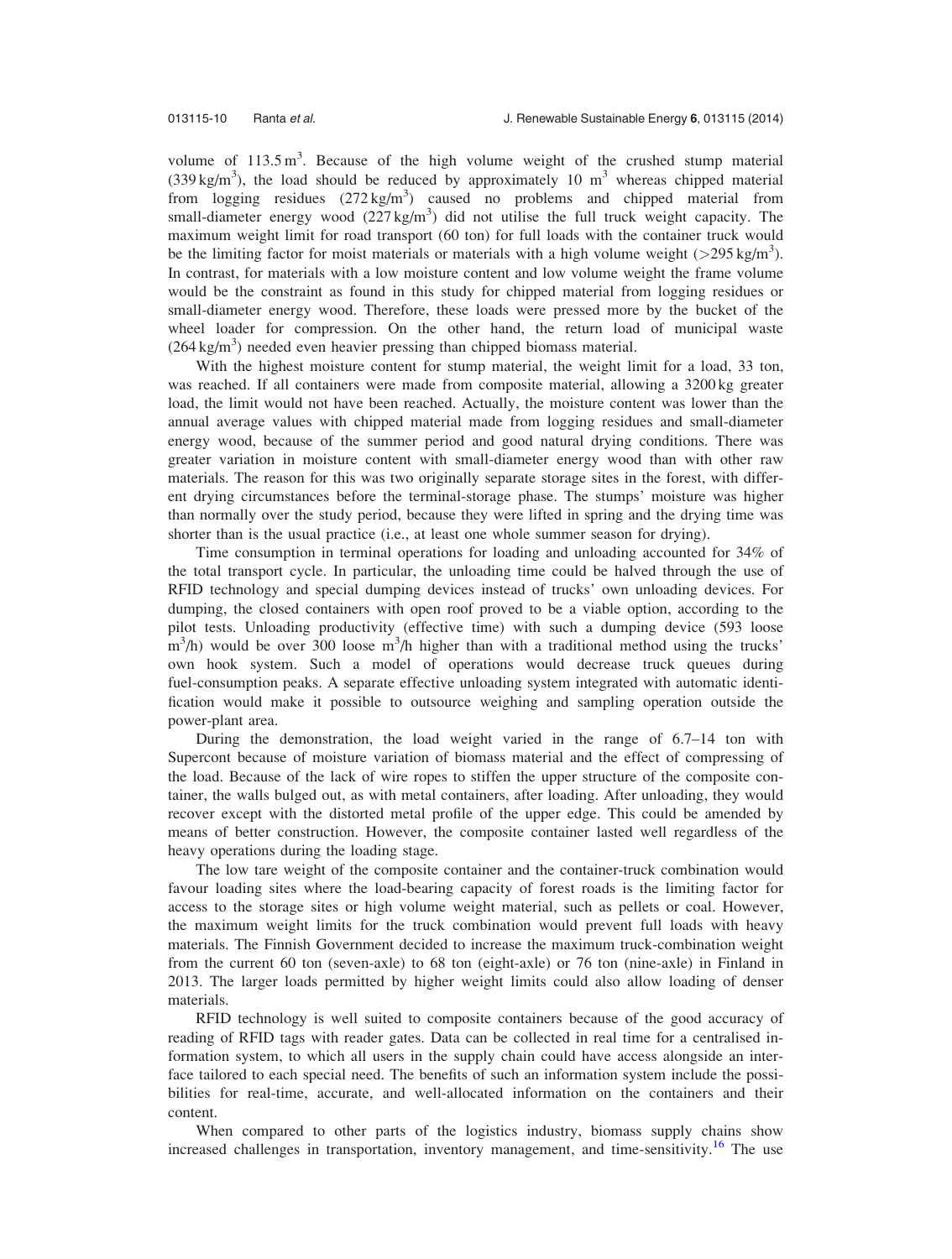<span id="page-10-0"></span>of RFID in biomass logistics has been examined in other studies, which have found that the use of RFID benefits the logistics chain.<sup>[11,12](#page-11-0)</sup> Areas of benefits cited were identifying, tracking, and locating logistics assets and establishing the chain of custody. The results of this study support these findings.

Interest groups participating in this study and benefiting from RFID-system use are container manufacturers and services providers, logistics and transport operators, and end users (e.g., power plants). The container manufacturer could keep a container-service diary, the logistics operator could evaluate the degree of container-capacity utilisation as a basis for setting of service prices, and the end user could maintain traceability of transported biomass and in real time track the quantity and quality of biomass for each supplier by tagging the weight and moisture information before the reception process at the plant.

One of the ideas of identification could be applied to a large-scale supply chain for biomass logistics. A container with a special tag is a recognisable unit, which allows for use of an external operator to transport containers full of biomass owned by various companies. An operator could be used as a link in a large-scale supply chain especially when the number of containers is massive and other modes of transport, with intermodality, are used. The identification could be done at power plant level simultaneously with weight and moisture measurements. After measurement for each individual container, the verified owner of the biomass can be paid.

The substitution of biomass for fossil fuels in energy consumption is a measure to decrease the emission of greenhouse gases and mitigate global warming.<sup>17</sup> From this perspective, the use of forest biomass for energy is generally acknowledged as being in agreement with the principles of sustainable development. Tracking of biomass loads is important not only for effectiveness control but also for sustainability control. Sustainability criteria for forest-based biomass are topical for proving its climate-change and competitiveness effects in comparison to fossil fuels. The European Commission is preparing a draft directive on the sustainability criteria for solid biomass used in energy production. The greatest threat might be that forest biomass is classified as a fossil source for purposes of emissions trading.<sup>[18](#page-11-0)</sup> Each power plant using forest biomass would be compelled to report the sustainability of each lot of forest chips for the whole life cycle, from the forest to the power plant, along with the decrease in emissions in comparison to fossil fuels. However, Finland tries to avoid certifying systems wherein sustainability criteria should be checked for each lot of forest chips leaving the forest. The existing rules and systems for roundwood should be used also for energy biomass to the fullest extent possible.

In conclusion, added value from RFID technology can be gained as part of complex logistics involving many suppliers, terminals, and modes of transport. The supply chain for composite containers utilising RFID technology could be employed not only for automatic identification to improve cost-efficiency of transportation but also for tracking of each biomass load and to certify sustainable production of forest-based biomass. Still there is further research need to evaluate how this system works in forest conditions, i.e., roadside chipping at forest road, and how in this case the tags should be installed to the residue piles and vehicles and is there need to modify the tag construction.

<sup>&</sup>lt;sup>1</sup>Puun Energiakäyttö, edited by E. Ylitalo (Metsätilastotiedote, 2012), 15/2013, p. 7, see [http://www.metinfo.fi/,](http://www.metinfo.fi/) for Official Statistics of Finland.

<sup>2</sup>Työ-ja elinkeinoministeriö, Suomen kansallinen toimintasuunnitelma uusiutuvista lähteistä peräisin olevan energian edistämisestä direktiivin 2009/28/EY mukaisesti, 2010, p. 10.

 $K^3K$ . Karttunen, J. Föhr, T. Ranta, K. Palojärvi, and K. Korpilahti, *Puupolttoaineiden ja Turpeen Kuljetuskalusto 2010* (Metsätehon tuloskalvosarja, 2012), 2/2012, see [http://www.metsateho.fi/.](http://www.metsateho.fi/)

<sup>&</sup>lt;sup>4</sup>K. Kärhä, *Metsähakkeen Tuotantoketjut Suomessa Vuonna* (Metsätehon tuloskalvosarja, 2010), 6/2011, p. 25, see<br>http://www.metsateho.fi/. http:/[/www.metsateho.fi/](http://www.metsateho.fi/).<br><sup>5</sup>T. Ranta and S. Rinne, "The profitability of transporting uncomminuted raw materials in Finland," [Biomass Bioenergy](http://dx.doi.org/10.1016/j.biombioe.2005.11.012)

 $30(3)$ ,  $231-237(2006)$ .

 ${}^{6}T$ . Ranta, K. Karttunen, and J. Föhr, "Intermodal transportation concept for forest chips," in *Proceedings of the 19th* European Biomass Conference and Exhibition, Berlin, Germany, 6–10 June, 2011, pp. 248–252. <sup>7</sup>

<sup>&</sup>lt;sup>7</sup>J. Föhr, K. Karttunen, J. Enström, T. Johannesson, and T. Ranta, "Biomass freezing tests for composite and metal containers," in 21st European Biomass Conference and Exhibition, Bella Center, Copenhagen, Denmark, 3–7 June, 2013.